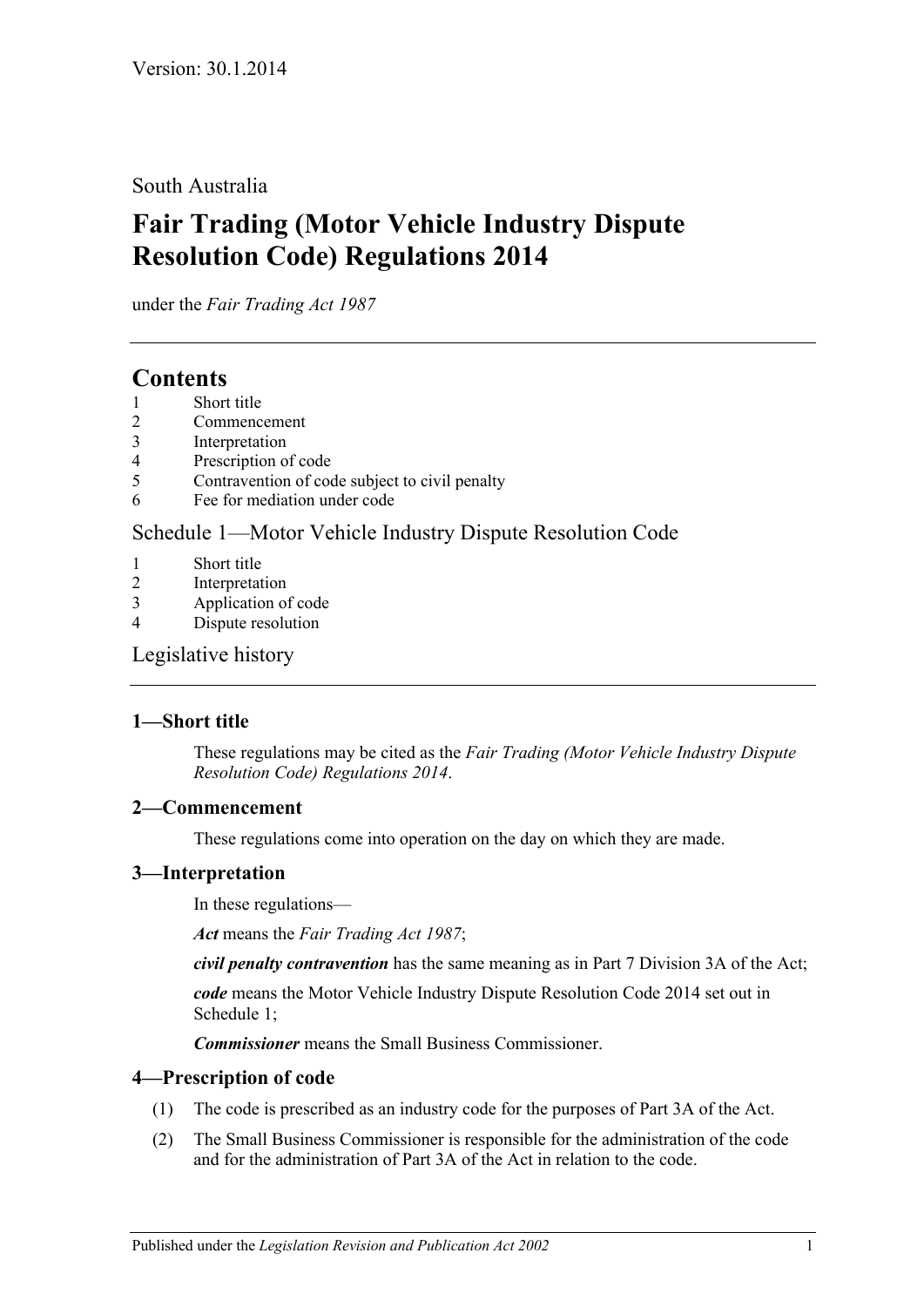### <span id="page-1-0"></span>**5—Contravention of code subject to civil penalty**

- (1) A contravention of section 28E of the Act constituted of a contravention of the code is to be subject to a civil penalty under Part 7 Division 3A of the Act.
- (2) The expiation fee for an alleged civil penalty contravention involving an alleged contravention or attempted contravention of the code is—
	- (a) in the case of a body corporate—\$4 000; and
	- (b) in the case of a natural person—\$500.

#### <span id="page-1-6"></span><span id="page-1-1"></span>**6—Fee for mediation under code**

- (1) If an authorised officer arranges for mediation of a dispute under the code with the agreement of the parties to the dispute, each of the parties must pay a fee of \$195 for each day, or part of a day, on which the mediation occurs.
- (2) A fee payable by a person under [subregulation](#page-1-6) (1) is recoverable as a debt due to the Crown.
- (3) The Commissioner may waive a fee payable by a person under [subregulation](#page-1-6) (1) if satisfied that it is appropriate to do so in a particular case.

## <span id="page-1-2"></span>**Schedule 1—Motor Vehicle Industry Dispute Resolution Code**

#### <span id="page-1-3"></span>**1—Short title**

This code may be cited as the *Motor Vehicle Industry Dispute Resolution Code 2014*.

#### <span id="page-1-4"></span>**2—Interpretation**

In this code—

*alternative dispute resolution procedure* does not include arbitration;

*motor vehicle* has the same meaning as in the *[Motor Vehicles Act](http://www.legislation.sa.gov.au/index.aspx?action=legref&type=act&legtitle=Motor%20Vehicles%20Act%201959) 1959*;

*motor vehicle business* means the business of manufacturing, distributing, supplying, acquiring, repairing or restoring motor vehicles or motor vehicle parts or accessories;

*participant in the motor vehicle industry* means a person engaged in—

- (a) motor vehicle business; or
- (b) business having a connection to motor vehicle business; or
- (c) business involving the supply of goods or services to persons engaged in motor vehicle business if the supply occurs in connection with the motor vehicle business.

### <span id="page-1-5"></span>**3—Application of code**

This code applies to a dispute between a participant in the motor vehicle industry and—

- (a) another participant in the motor vehicle industry; or
- (b) a person to whom goods or services are or may be supplied by the participant,

in connection with the acquisition or supply, or the potential acquisition or supply, of goods or services relating to motor vehicle business.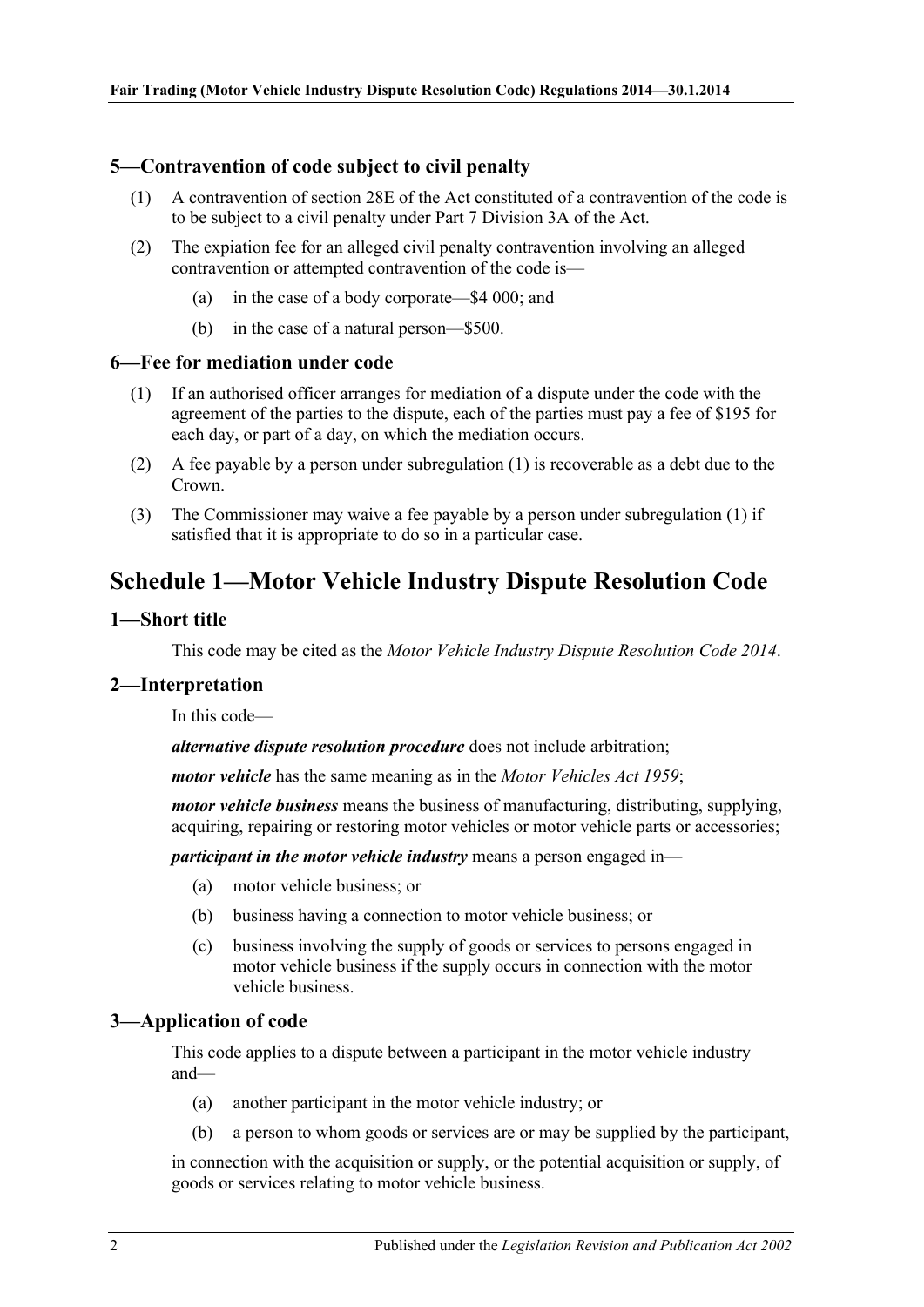### <span id="page-2-0"></span>**4—Dispute resolution**

- (1) If the Commissioner is satisfied, on written application by a party to a dispute to which this code applies—
	- (a) that the party has made a reasonable attempt to resolve the dispute; and
	- (b) that the subject matter of the dispute is not frivolous or vexatious,

an authorised officer may notify the parties to the dispute in writing that he or she is commencing an alternative dispute resolution procedure in relation to the dispute in accordance with this code.

- (2) If an alternative dispute resolution procedure is commenced under this code, a party to the dispute, or another person authorised in writing to attend or participate in the procedure on his or her behalf, must attend or otherwise participate in the procedure, as required by the authorised officer.
- (3) A person participating in an alternative dispute resolution procedure—
	- (a) must act reasonably, fairly, honestly and cooperatively; and
	- (b) must not mislead, harass, intimidate or oppress another party to the dispute.
- <span id="page-2-1"></span>(4) A person participating in an alternative dispute resolution procedure must comply with any reasonable request made by the authorised officer in connection with the officer's attempt to assist the parties in the resolution of the dispute, including, without limitation, a request to do 1 or more of the following:
	- (a) exchange information relevant to the dispute with the other party;
	- (b) answer questions in respect of matters relevant to the dispute;
	- (c) attend meetings;
	- (d) participate in mediation or another form of alternative dispute resolution.
- <span id="page-2-2"></span>(5) An authorised officer conducting an alternative dispute resolution procedure may request that a person participating in the procedure be a person who is authorised to resolve the dispute.
- (6) A request made by an authorised officer under [subclause](#page-2-1) (4) or [\(5\)](#page-2-2) must be complied with as soon as reasonably practicable, and, in any event, in the case of a written request, within 14 days of the date of the request or such longer period as is allowed by the authorised officer.
- (7) The authorised officer conducting an alternative dispute resolution procedure may, for the purposes of attempting to resolve the dispute—
	- (a) refer the dispute to mediation; or
	- (b) after consultation with the parties—appoint a person able to provide expert advice on matters relevant to the dispute to assist the officer.
- <span id="page-2-3"></span>(8) The parties to a dispute are equally liable for the costs of expert advice provided under [subclause](#page-2-3) (7)(b) unless they agree to a different apportionment of the costs.
- <span id="page-2-4"></span>(9) An authorised officer may suspend (for a specified time or until further notice) or terminate a dispute resolution procedure if the dispute is the subject of—
	- (a) proceedings before a court or tribunal; or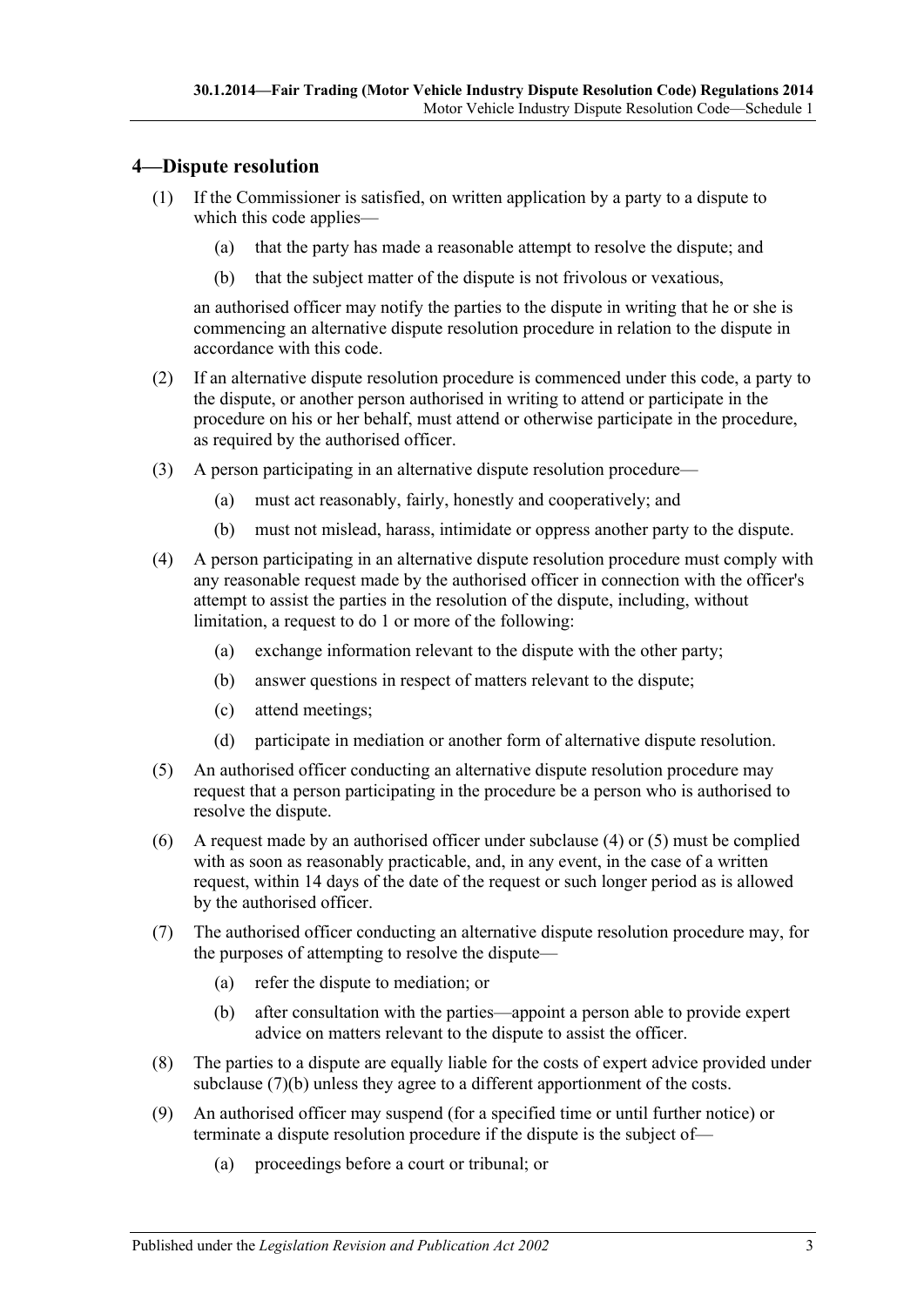- (b) arbitration; or
- (c) another alternative dispute resolution procedure.
- <span id="page-3-0"></span>(10) An authorised officer may terminate a dispute resolution procedure if the officer forms the view that—
	- (a) there is no reasonable prospect of resolving the dispute; or
	- (b) the subject matter of the dispute is frivolous or vexatious.
- <span id="page-3-1"></span>(11) Following the completion of a dispute resolution procedure, the authorised officer who conducted the procedure must provide the parties with a certificate stating—
	- (a) the names of the parties; and
	- (b) the nature of the matters in dispute; and
	- (c) if the procedure has been terminated under [subclause](#page-2-4) (9) or [\(10\)—](#page-3-0)that the procedure has been terminated without resolution; and
	- (d) if the dispute has been resolved—the terms of the resolution.
- (12) Unless the authorised officer and the parties otherwise agree in writing, any communication made, or document prepared (including a certificate provided under [subclause](#page-3-1) (11)), in connection with an alternative dispute resolution procedure under this code must be treated as confidential.
- (13) However, a certificate provided under [subclause](#page-3-1) (11) may be produced before a court or tribunal.